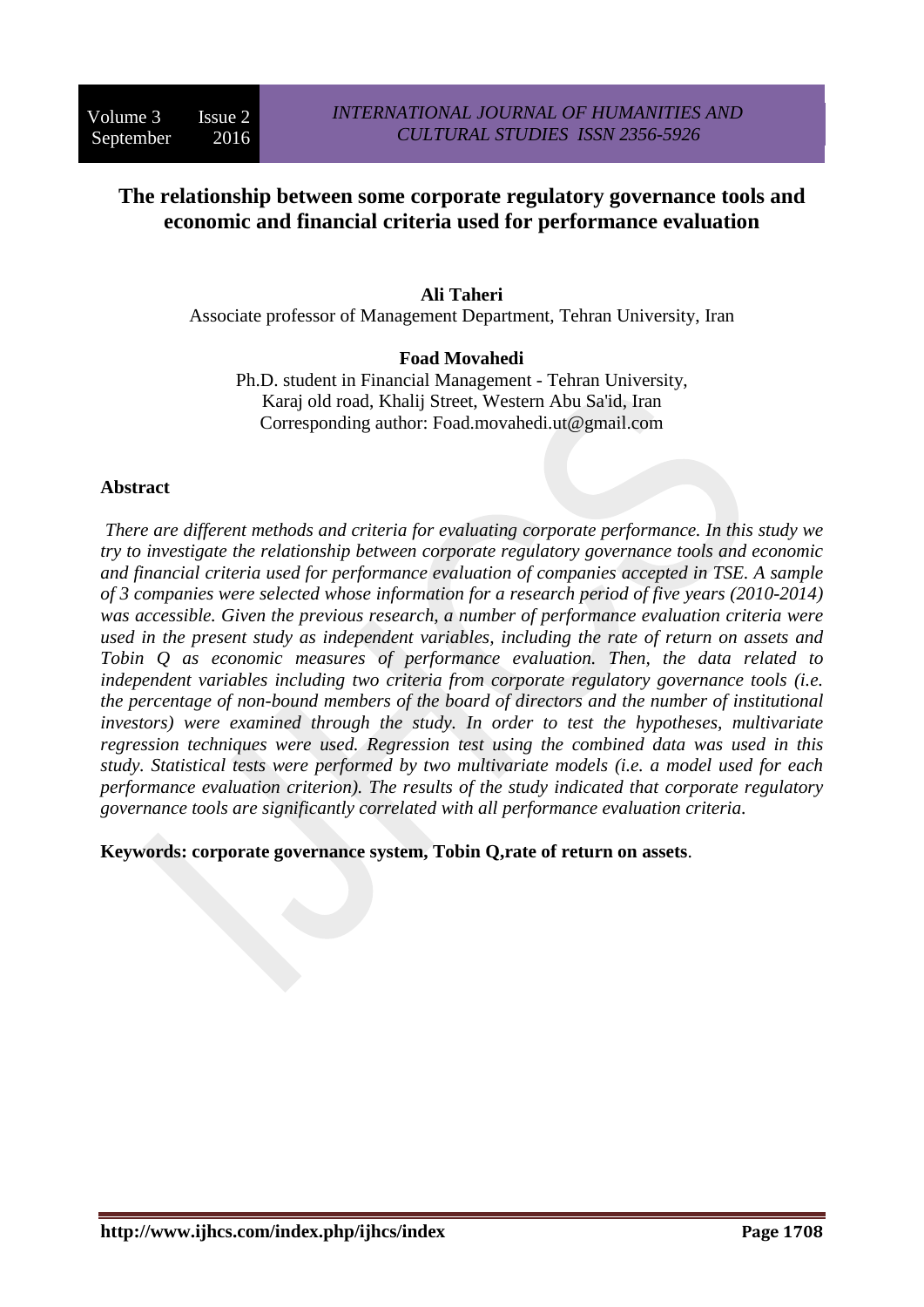#### **1-Introduction**

Capital market plays a vital role in national economy. This market not only sets in motion money and inactive capitals within firms but also it serves as countries' economic prosperity index. As a result, it is essential to pay more attention to this market and main decision making principles used by it. Obviously, the main goal of investments made by investors in a given company is to make profits commensurate with their investments. If the company is successful in value creation, not only investors and members of companies, but also at a broader scale, the community as a whole will benefit from such investments. Given the significance of capital market, performance evaluation in the decision making process is one of the most important issues in the field of financial economics. As a result, economic and financial criteria used to evaluate corporate performance are of high importance. With the emergence of separation of ownership from management and appearance of conflict of interests between owners and managers, companies' performance evaluation came to forefront for various groups such as creditors, owners, governments, and even managers (Jensen and Meckling, 1976). Corporate governance system has been created to provide the possibility of control and creating a balance between managers' and stockholders' interests and to decrease the agency conflict between them. Therefore, those companies that have a higher quality of corporate governance system are less likely to face the problem of agency conflict (Kashani Poor and Rassaeeian, 2008). The main purpose of the present study is to investigate the relationship between quality of corporate governance system and criteria used for performance evaluation of companies including rate of return on assets in Tehran's Stock Exchange.

#### **2-Literature review**

Kashani Poor and Rassaeeian (2007) have classified different methods of performance evaluation from an economic viewpoint into four groups as follows:

a) Methods in which accounting information such as financial ratios are used for performance evaluation.

b) Methods consisting of a combination of accounting information and market data to be used for performance evaluation, such as different versions of Tobin Q or P/E ratio. c) Ratios in which financial management data are employed such as returns and excessive returns on each stock.

d) Ratios that despite the use of accounting information are considered as economic criteria, such as Market Value Added (MVA), Economic Value Added (EVA), and Refined Economic Value Added (REVA).

Of the important criteria for corporate governance whose effects on companies' performance have been investigated in many studies, we can refer to the percentage of the non-bound managers and the number of institutional investors. From a theoretical agency viewpoint it can be assumed that duty free managers are responsible for supervising other members of the board of directors. Without non-bound managers' supervisory role, it is likely that responsible managers abuse their positions. A number of scientific studies have shown that the supervisory role of non-bound managers has been effectively applied. Overall, it seems that most of the evidence supports the regulatory role of non-bound managers (Hassas Yeganeh & Pouria Nasab, 2005). Shareholders, particularly institutional investors play an important role in corporate governance system as well. Institutional investors can monitor the company's management and their influence on company's management can serve as a basis for the alignment of management interests with shareholders' interests in order to maximize shareholders' wealth. In financial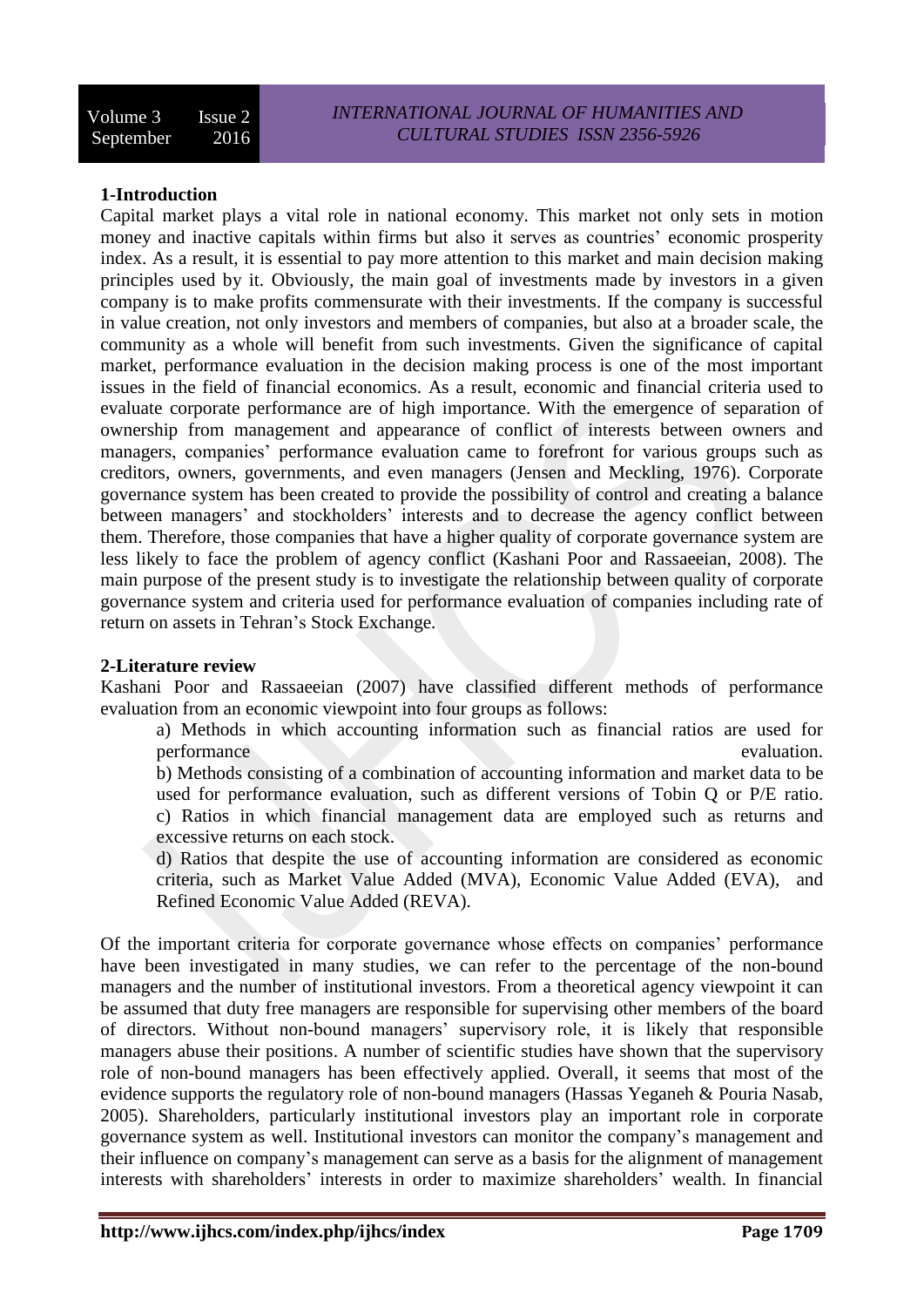literature, ownership concentration is regarded as an important mechanism which controls agency problems and supports investors' interest (Kordtabar, 2008).

Qoaray and Qonzalez (2008) has investigated the relationship between corporate governance and performance evaluation criteria such as percentage of dividends, P/B ratio (market value to book equity value) and Tobin Q in the Venezuelan Stock Market. The results of their study indicate that an increase in the corporate governance index will lead to a 11.3% increase in dividends, 9.9% increase in the P/E ratio, and a 7.2% increase in the Tobin Q, respectively. Larcker *et al.*, (2007) investigated the relationship between accounting and economic indices used for performance evaluation and the quality of corporate governance system in a sample of 2106 American firms. They considered 39 criteria (including characteristics of the board of directors, ownership structure, institutional shareholders, CEO bonuses, etc.) for corporate governance system. The results of their study indicated that corporate governance system does not have a single distinct dimensions but encompassing a number of different dimensions, which results in to inconsistent results about the relationship between corporate governance system and criteria used in corporate performance evaluation. Ricardo *et al.*, (2005) found that there is a significant positive relationship between the corporate governance system and Tobin Q in the Brazilian Stock Exchange in the time period of 1998 to 2002.

Recent empirical research suggested some evidence, confirming a positive relationship between company performance and the quality of corporate governance system. Drobetz *et al.*, (2004) explained the fact that the quality of corporate governance system can account for the firm's performance. They considered a better legal environment as a factor affecting the quality of corporate governance system. Exploring a sample of German Jointstock Companies, they found that there is a positive relationship between companies' performance and the quality of corporate governance system. Gompers *et al.*, (2003) concluded that companies that pay less attention to shareholders' interests due to a weak governance system, experience lower sales growth, less profitability, but higher capital expenditure.

Black *et al.*, (2002) found a positive relationship between the quality of corporate governance and the ratio of market value to book equity value. Laporta *et al.*, (2000) observed that the companies that have a superior corporate governance system regarding legal support of stockholders and possess more development opportunities and stockholders' ownership is higher than liquidity flows in these companies are more likely to have a higher Tobin Q.

In Iran, some studies have addressed the relationship between some corporate governance criteria and performance evaluation indices. However, the present study is different from other studies regarding the time period in which the study has been conducted, the number and the type of corporate governance indexes, and the number and the types of methods used for corporate evaluation performance, to the point that even the methodology employed in the present study is different from those used in other studies. Some of the most important studies carried out in Iran are as follows:

Moddaras et al., (2009) investigated the role of institutional shareholders as one of the most important corporate governance criteria in the shareholders' equities. To do so, data collected during a five year period (1998-2003) for 90 companies listed in Tehran Stock Exchange were examined. The findings of the study indicated that although the amount of institutional ownership in companies listed in Tehran Stock Exchange are very high, there is no significant relationship between institutional shareholders and returns on investment. However, the studies conducted in other countries generally suggested a positive or sometimes a negative relationship between institutional shareholders and returns on investment.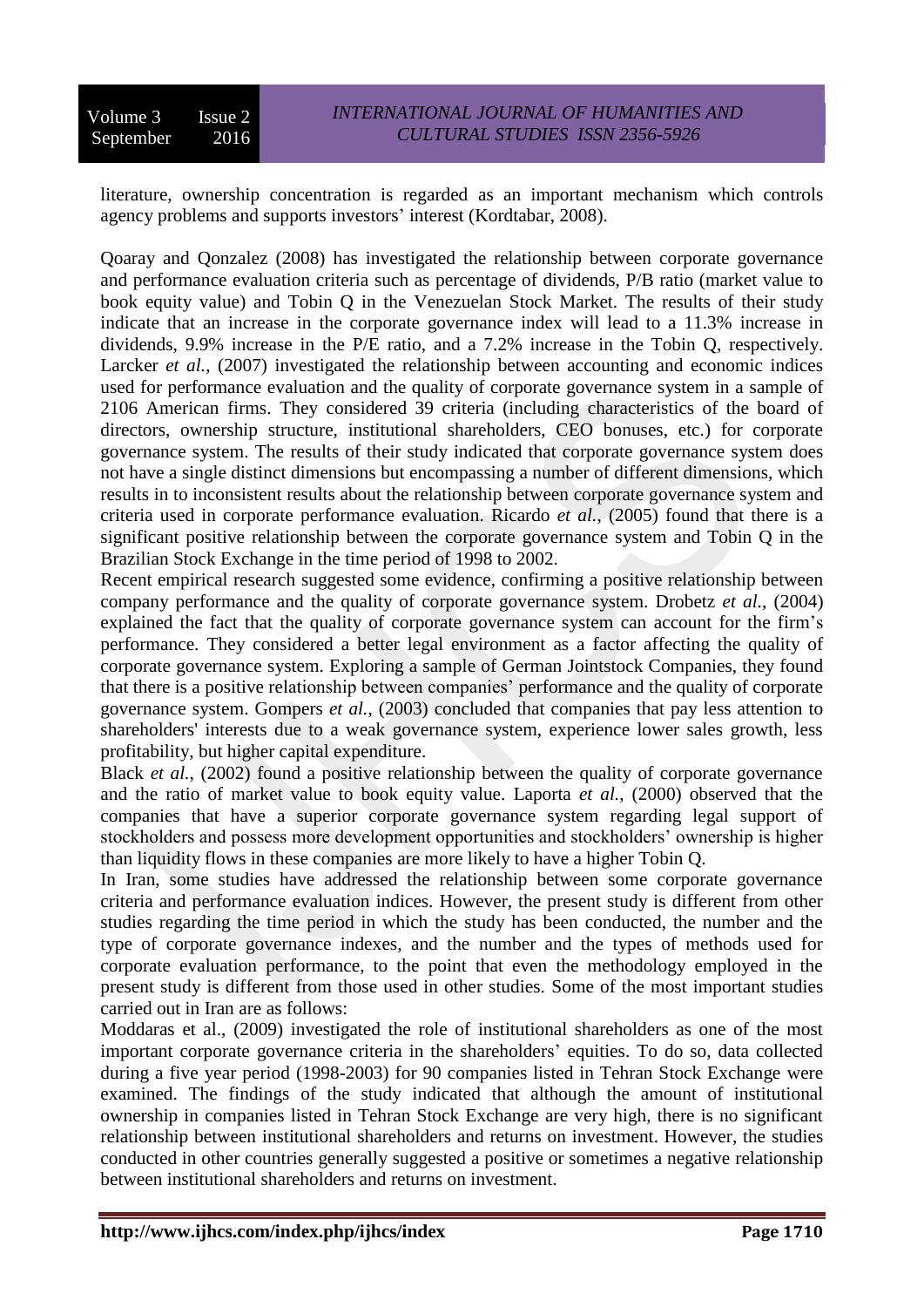Hassas Yeganeh, Raeesi, and Hosseini (2009) ranked companies in terms of corporate governance and its effect on corporate performance. the ranking of the sample of companies was determined using a comprehensive questionnaire containing 25 corporate governance criteria. The criteria were derived from the provisions made in the corporate governance system of the companies listed in Tehran Stock Exchange in three categories of information transparency the structure of board of directors, and ownership structure. To this end, data obtained form 90 companies during a year were investigated and regression techniques were employed to test research hypotheses. The results of the study indicated that there was no significant relationship between the quality of corporate governance and firms' performance. Hassas Yeganeh, Moradi, and Eskandari (2008) using a sample of 61 companies active in Tehran Stock Exchange for the time period 1997-2004, examined the relationship between firm value and institutional ownership through multiple linear regression. By and large, the results of their study suggested a positive relationship between institutional investors and firm value which confirmed the existence of an efficient monitoring. However, the results of the study indicated that there was no significant relationship between institutional ownership concentration and firm value, rejecting the assumption of convergence of interests. Namazi and Kermani (2008) investigated the effects of ownership structure on performance of listed companies in Tehran Stock Exchange. To test each research hypothesis, four models were defined based on the dependent variables. The sample under study included 66 companies investigated from 2003 to 2007. Statistical methods used to test the hypotheses included the regression test of combined data. The findings of the indicated that there was a significant and negative relationship between institutional ownership and the corporate performance, in addition to a significant and positive relationship existed between corporate ownership and corporate performance. However, managerial ownership significantly and negatively affected the corporate performance. Besides, regarding foreign ownership, no findings was obtained to show foreign investors' ownership in the sample of companies under study. It was also noted that private ownership had better possessed mainly by corporate ownership. Generally, there was a significant relationship between ownership structure of firms and their performance. Shariat Panahi (2001) investigated the effect of ownership type on managers' performance in listed companies in Tehran Stock Exchange from 1993 to 1998. To collect the required data, he employed field methods and in some cases he used questionnaires. The results of the study showed that although a majority of corporate control mechanisms (such as percentages of managers' stocks, the number of non-bound board members, institutional investors' stock value, and management work force market) has had an impact on each other, ownership types (including major stockholders in public and private sectors) do not affect the companies' performance. Besides ownership types have not been optimally used in the firms listed in Tehran Stock Exchange, types of ownership (public and private sector and major shareholders) does not affect the performance of companies and of any is not optimally used (although there was no significant relationship between the number of non-bound managers and institutional investors' equity).

# **3-Research methodology**

The present study has employed a descriptive-correlational research design and uses the Ordinary Least Squares Method to test the following research hypotheses: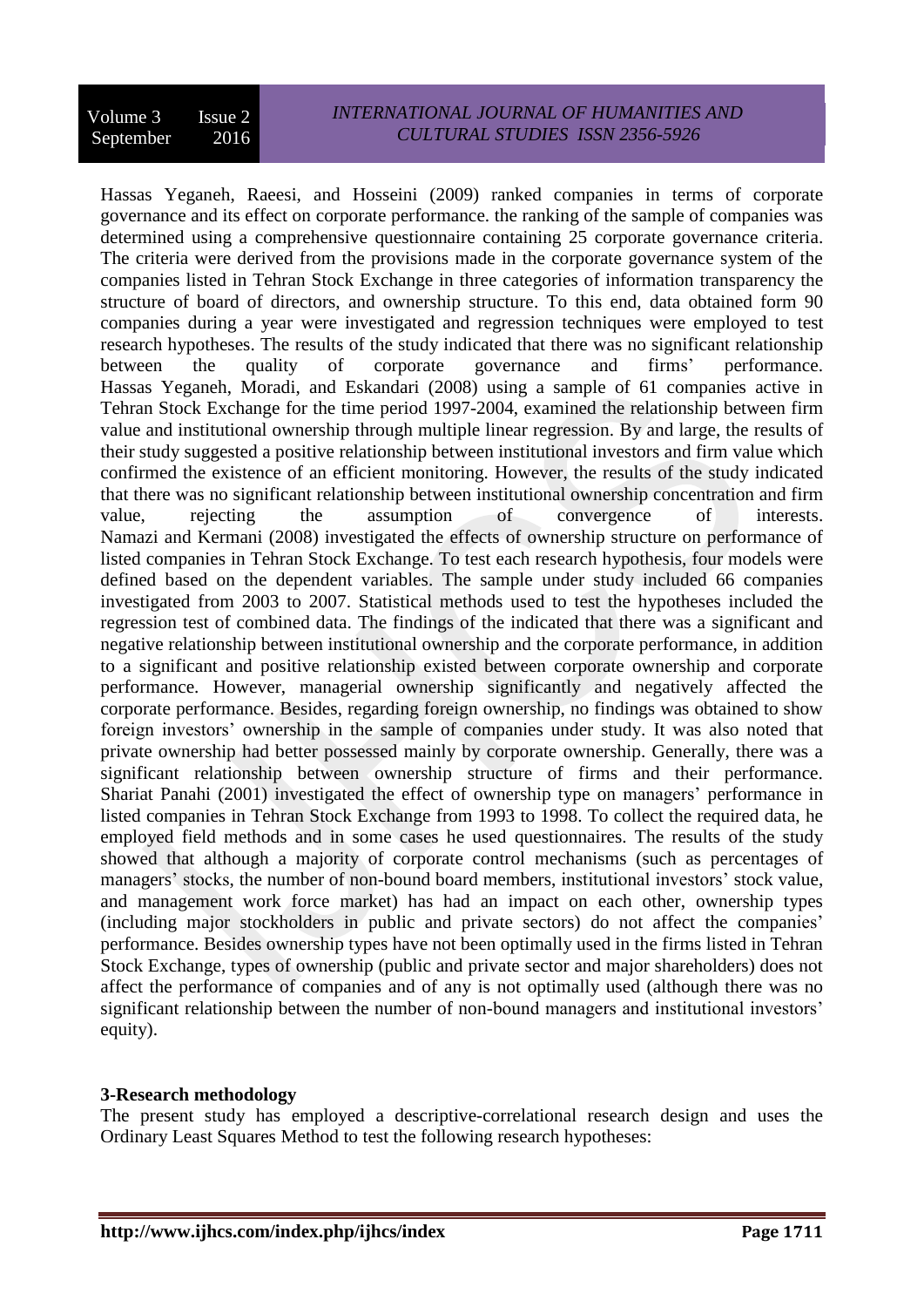# **3-1. Research hypotheses**

Given the existing literature and the results of previous research, a positive relationship is anticipated between corporate governance quality and performance evaluation criteria. Since two criteria of percentage of non-bound managers and institutional investors were considered in the present study to address corporate governance quality and to address performance evaluation criteria as dependant variables, two criteria of rate of return on assets, Tobin Q ratio were considered to formulate the research hypotheses as follows:

1. There is a positive relationship between rate of return on assets and the percentage of nonbound managers and institutional investors.

2. There is a positive relationship between Tobin Q and the percentage of non-bound managers and institutional investors.

# **3-2 Measuring variables under study**

Variables under study included four dependent variables employed in separate models. The independent variables consisted of two criteria of corporate governance system, including the percentage of non-bound managers and institutional investors.

# **3.2-1. Rate of return on assets (ROA)**

The rate of return on assets is obtained by net profit divided by to the company's total assets. **32-2. Tobin Q**

Tobin Q is the ratio of firm value in the stock market to book value of assets minus liabilities (Mahdavi and Meidari, 2005).

$$
TobinQ = \frac{MV}{BV - DEBT}
$$

Where MV is the firm's market value (number of shares multiplied by stock price at the end of fiscal year), DEBT is the firm's liabilities, and BV is the book value of company's assets.

# **3.2-3. The percentage of institutional investors:**

It is the ratio (percentage) of non-bound members of the board of directors to the total number of board of directors.

# **3-3 The population and the sample under study and data collection method**

Spatial domain of the present study included the firms listed in Tehran Stock Exchange from 2010 to 2014. The sample under study was selected through systematic omission method. Firms that have the following characteristics were selected as the sample in this study and the rest were excluded:

A. Due to examination of market value added, differences in the nature of investment companies, insurance, leasing, and banks, the selected companies involved in productive activities.

B. in order to select a homogeneous sample, the companies under investigation should have been listed before 2010 in Tehran Stocks Exchange and their stocks should have entered into transaction process at the beginning of 2010.

C. In order to select the active companies, the transactions made by these companies should not have been paused from 2010 to 2014. In other words, the selected companies should have been active in Tehran Stocks Exchange during the mentioned time period and interruption of their activities should not have exceeded three months.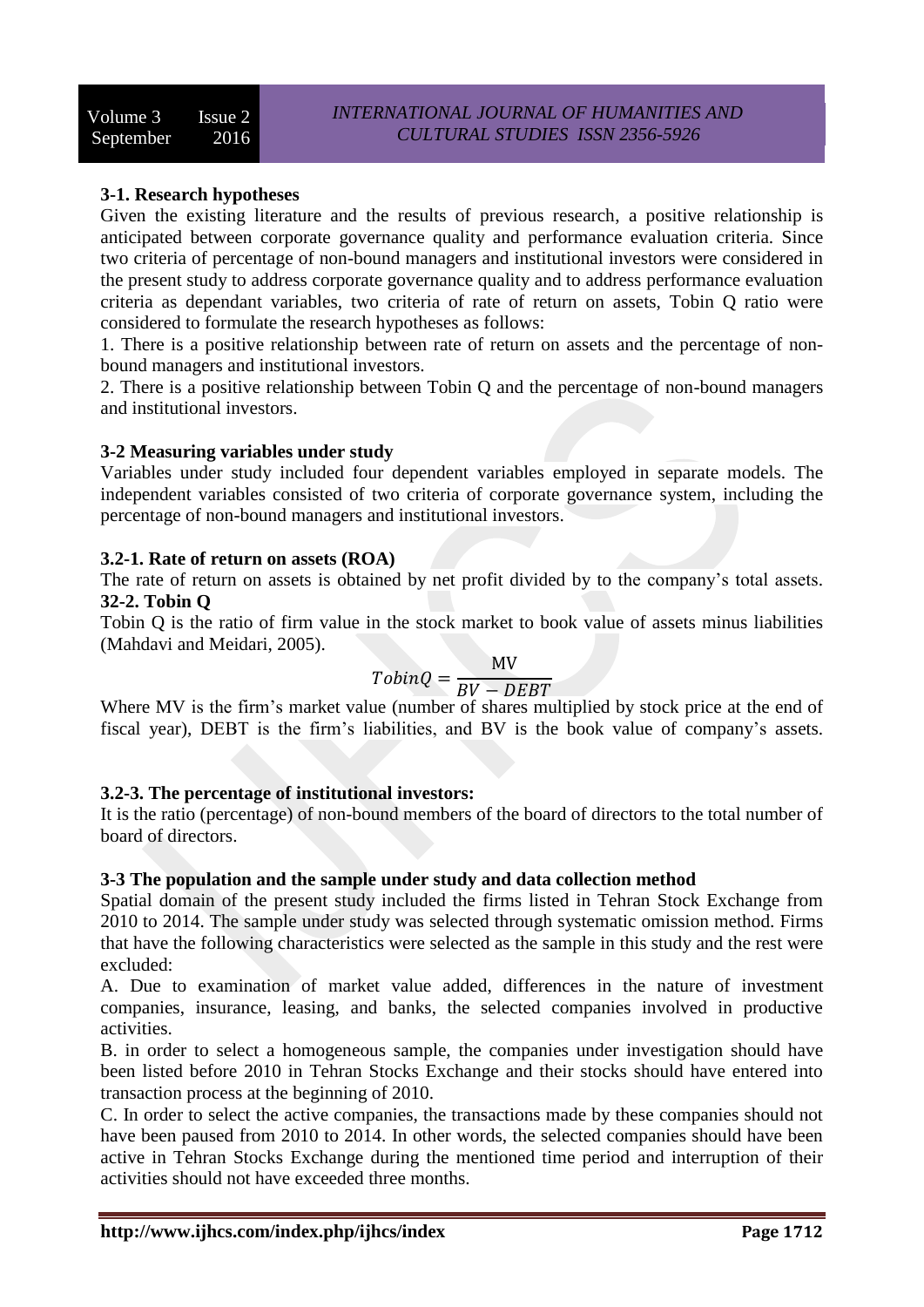D) To provide the possibility of comparing companies and to avoid inconsistencies, the corporate fiscal year ended in March  $29<sup>th</sup>$ . Furthermore, they should not have changed their fiscal years within the time period of 2010-2014.

E) The companies' financial statements and accompanying explanatory notes should be available.

Given the above mentioned conditions, 3 companies were included in the sample. In other words, 15 year-company was selected as the sample under study.

The Method used for data collection was documents exploration. To collect the required data, financial statements and the accompanying notes was used. To do so, Tactic Process Software and the official website of Tehran Stock Exchange have been employed.

# **4- Analysis**

#### **4-1 Testing the research hypotheses**

Ordinary least squares (OLS) method was employed to estimate linear regression models. This method possesses desirable statistical characteristics such as being the best linear unbiased estimator, but to eliminate variance inconsistency problems, the Generalized Least Squares (GLS) method was used. The statistical method used in this study was the regression test along with combined data. The research hypotheses were tested through economic measuring models and multivariate regression techniques. To determine whether the regression model is significant or not, Fisher t value was used. In addition, to find out if the independent variables coefficients are significant in each model, Student's t value was employed at 95% level of confidence. The results of statistical tests indicate that there is no colinearity problem between independent variables. Watson and Durbin's Test was also used to check that there is no autocorrelation problem between residual terms. The results of Watson and Durbin's Test obtained through the software in all the tests indicate that there is no autocorrelation problem.

# **4-2 Models used in the study**

The present study investigates the relationship between mechanisms related to corporate governance system and economic and financial criteria used for corporate performance evaluation. Based on what has been mentioned about explanatory variables, the models used in the study included the model related to testing the first model to the model related to testing the fourth model, i.e. four multivariate regression models generally shown as follows:

multivariate regression model, which is shown generally as follows:

 $Y = \beta_0 + \beta_1$  *outsider* +  $\beta_2$  *institution* + ε

 $H_0$ : $\beta_1 = \beta_2 = 0$ 

 $H_1 = \beta_i \neq 0$ 

Where  $Y_i$  is dependent variables including rate of return on assets (ROA), the ratio of the current company's market value to the company's book value (QTOBIN).*Outsider* is the variable related to the non-bound members of the board of directors, while *institution* stands for the independent variable related to the percentage of institutional investors. β is the constant coefficient and ε is the error coefficient for each independent period, with normal distribution and independent from the regression parameters. If H0 is rejected, H1 will be confirmed, indicating that there is a significant relationship between dependent and independent variables tested.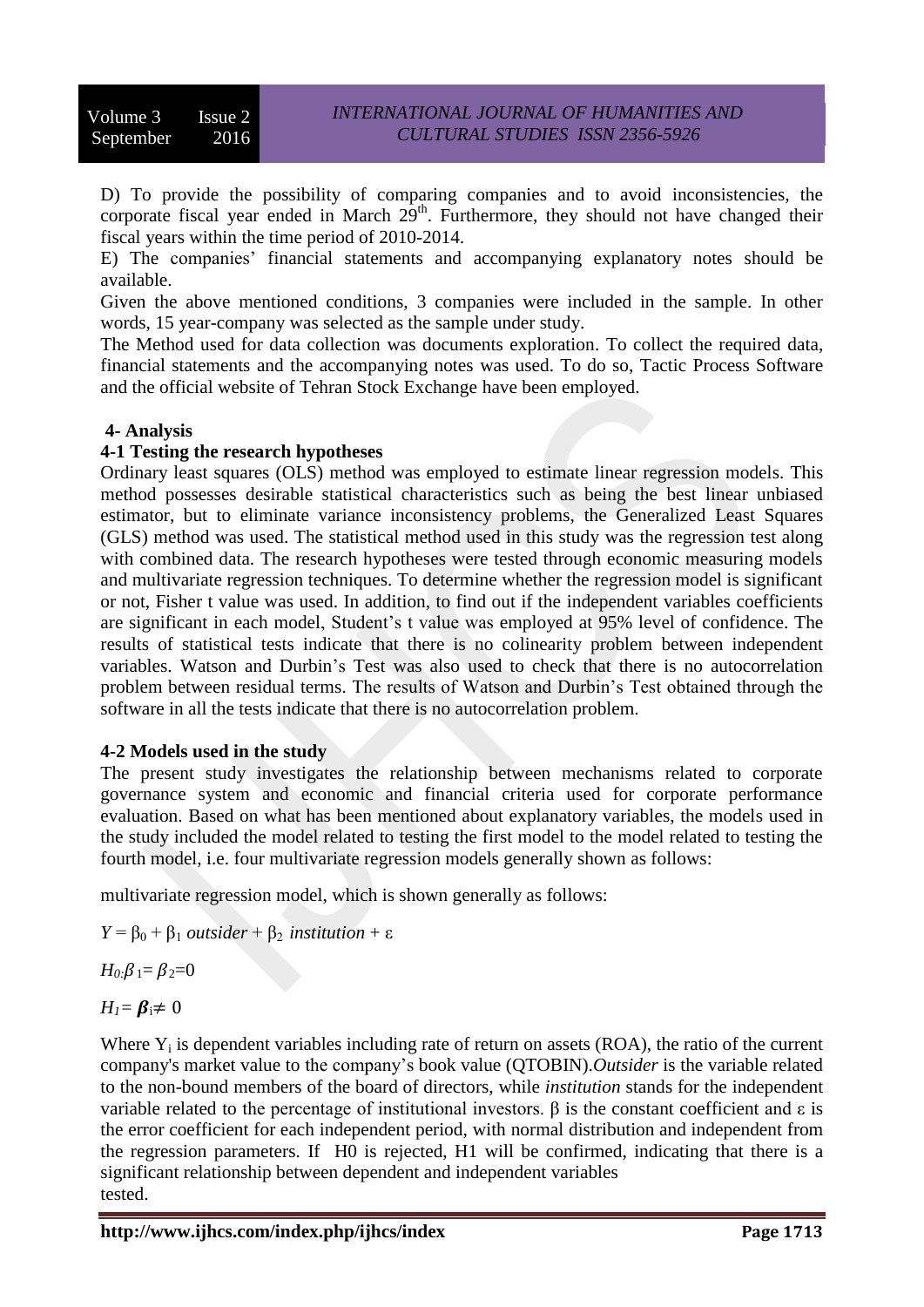# **4-3 Descriptive statistics**

Table 1 represents descriptive statistics of the variables under study.

| <b>Variables</b>            | % of major     | % of non-bound | Returns on | <b>Tobin Q</b> |
|-----------------------------|----------------|----------------|------------|----------------|
|                             | institutional  | members        | assets     |                |
|                             | investors      |                |            |                |
| of<br><b>Number</b>         | 15             | 15             | 15         | 15             |
| observation<br>per          |                |                |            |                |
| year                        |                |                |            |                |
| <b>Minimum</b>              | $\overline{0}$ | $\overline{0}$ | $-0.32$    | 1.35           |
| <b>Maximum</b>              | 0.985          | 0.893          | 0.667      | 3.99           |
| <b>Median</b>               | 0.24740        | 0.51000        | 0.1168     | 2.23           |
| <b>Means</b>                | 0.36397        | 0.38797        | 0.13993    | 2.2106         |
| <b>SD</b>                   | 0.329050       | 0.259401       | 0.129268   | 0.38893        |
| <b>Skewness</b>             | 0.519          | $-0.462$       | 0.780      | 1.251          |
| <b>Elongation</b>           | 2.918156       | 3.25           | 16.98016   | 7.703246       |
| <b>Jag-Braga statistics</b> | 2.4588922      | 1.888021       | 1.756112   | 1.483245       |
| p-value                     | 0.3421         | 0.3891         | 0.3987     | 0.4526         |

Table 1 contains descriptive statistics of the data used in the linear regression test. Since a combination of time series and cross-sectional data were employed to test hypotheses, the number of year-company observations, based on a balanced combination of data, amounted to 15 cases. An overview of explanatory variables indicates that, on average, 64.48% of members of the board of directors in the sample of companies are non-bound members. Examination of these statistics for different years indicates the stability of the average value of this variable during the mentioned years. On the other hand, the percentage of the institutional investors' ownership on average is 46.67%. The highest percentage of major institutional shareholders' ownership was 96.86% and the lowest percentage is zero related to the time when there were no major institutional investors. The means for rate of return on assets is equal to 0.118865 and distribution index of standard deviation is 0.149390, indicating that the distribution rate of this variable is low at various companies. An examination of skewness and elongation for each variable compared to a normal distribution through Jag-Braga statistics shows that all variables have been normally distributed.

#### **4-4 Result of hypothesis testing**

**The relationship between corporate governance quality and rate of return on assets:** The results of the study indicated that there is a positive and significant relationship between the rate of return on assets and the percentage of Institution Ownership at 95% of level of confidence. The modified determinant coefficient related to testing the above hypothesis is equal to 0.058 and F value of the model is 245.727.

**The relationship between corporate governance quality and Tobin Q:** The results of the study indicated the there is a positive and significant relationship between Tobin Q and the percentage of non-bound members of the board of directors at 95% of level of confidence. Tobin Q is also positively and significantly correlated with the percentage of institutional investors at 95% of level of confidence. The modified determinant coefficient related to testing the above hypothesis is equal to 0.078 and F value of the model is 241.014.

. The results of testing the research hypotheses are presented in Table 2.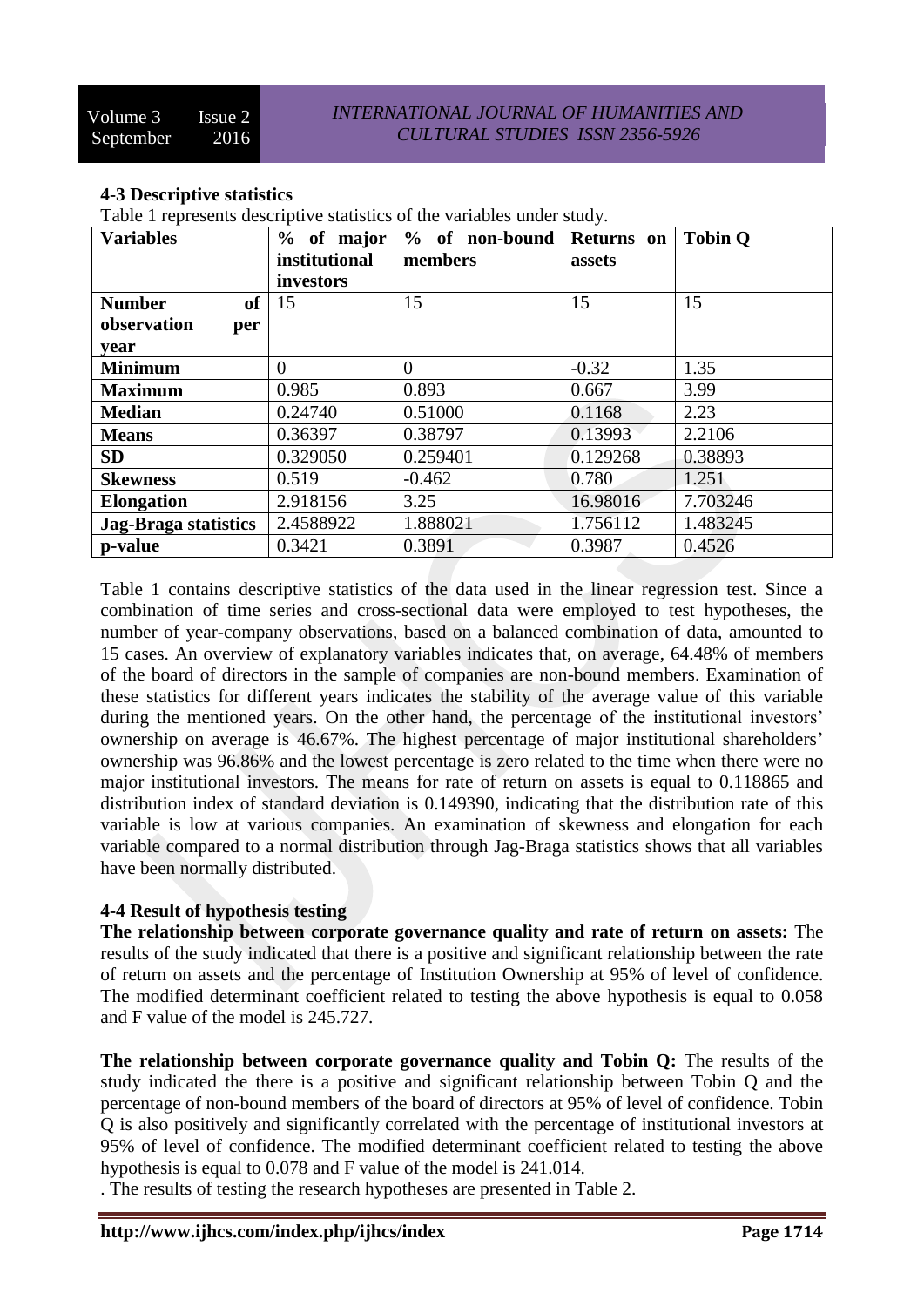| <b>Dependent</b>     | Independent      | <b>Standard</b> | $p-$  | <b>Modified</b><br>$\mathbf{R}^2$ | $\mathbf F$ | Durbin-       |
|----------------------|------------------|-----------------|-------|-----------------------------------|-------------|---------------|
| variable             | variable         | error           | value |                                   | statistics  | <b>Watson</b> |
| <b>Returns</b><br>on | Non-bound        | 0.035           | 0.987 | 0.554                             | 245.727     | 1.744         |
| assets               | members $(\%)$   |                 |       |                                   |             |               |
|                      | Institutional    | 0.017           | 0.001 |                                   |             |               |
|                      | investors $(\%)$ |                 |       |                                   |             |               |
| <b>Tobin Q</b>       | Non-bound        | 0.041           | 0.059 | 0.549                             | 241.014     | 2.103         |
|                      | members $(\%)$   |                 |       |                                   |             |               |
|                      | Institutional    | 0.001           | 0.353 |                                   |             |               |
|                      | investors $(\%)$ |                 |       |                                   |             |               |

# **5- Conclusions and recommendations:**

Performance evaluation of companies and their managers plays a vital role in making financial decisions and as an important issue has received much attention from different groups such as creditors, owners, the government and even managers. Corporate governance system is created to provide control and balance between managers and shareholders' interests and thus reducing the agency conflict among them. This study investigated the relationship between corporate governance indices and financial performance indicators such as rate of return on assets and economic performance indices such as Tobin Q at the Tehran Stock Exchange. Research hypotheses aimed at to confirming that the corporate governance quality can explain the company's performance. Corporate governance criteria used in the present study consisted of the number of non-duty members of the board of directors and the percentage institutional investors in the companies under investigation. The results of the study indicated that there is a positive and significant relationship between the percentage of institutional investors and the rate of return on assets at 95% level of confidence. In addition, it was noted that there is no significant relationship between the number of non-bound members of the board and the rate of return on assets, at 95% level of confidence.

Overall, the results of the study in line with the results of foreign research such as Qoaray and Qonzalez (2008), Ricardo *et al.*, (2005), Drobetz *et al.*, (2004), Gompers *et al.*, (2003), Black *et al.*, (2002) and Laporta *et al.*, (2000) unlike the findings of other researchers such as Larcker *et al.*, (2007) suggested the existence of a significant and positive relationship between corporate governance criteria and companies' performance. In addition, in line with studies done by Hassass Yeganeh, Moradi, and Eskandari (2008), the present study found a positive relationship between the number of institutional investors and the company's value. Generally, the results of previous studies such as Shariat Panahi (2001), Hassass Yeganeh, Raeesi and Hosseini (2009), Moddares et al., (2009) contrary to the findings of the present study, found no significant relationship between corporate governance criteria and indices used to evaluate companies' performance due to factors such as the use of different time periods, employment of different methodologies e.g. the use of questionnaires, and the limitations regarding the time period in which the studies were conducted, the small research samples, and sometimes the employment of contradicting criteria for evaluation of corporate governance and companies' performance. However, the results of the present study generally suggested the existence of a positive and significant relationship between corporate governance criteria and indices used to evaluate the companies' performance. As noted by Namazi and Kermani (2008) there is a positive and significant relationship between corporate governance and companies' performance. However, contrary to Namazi and Kermani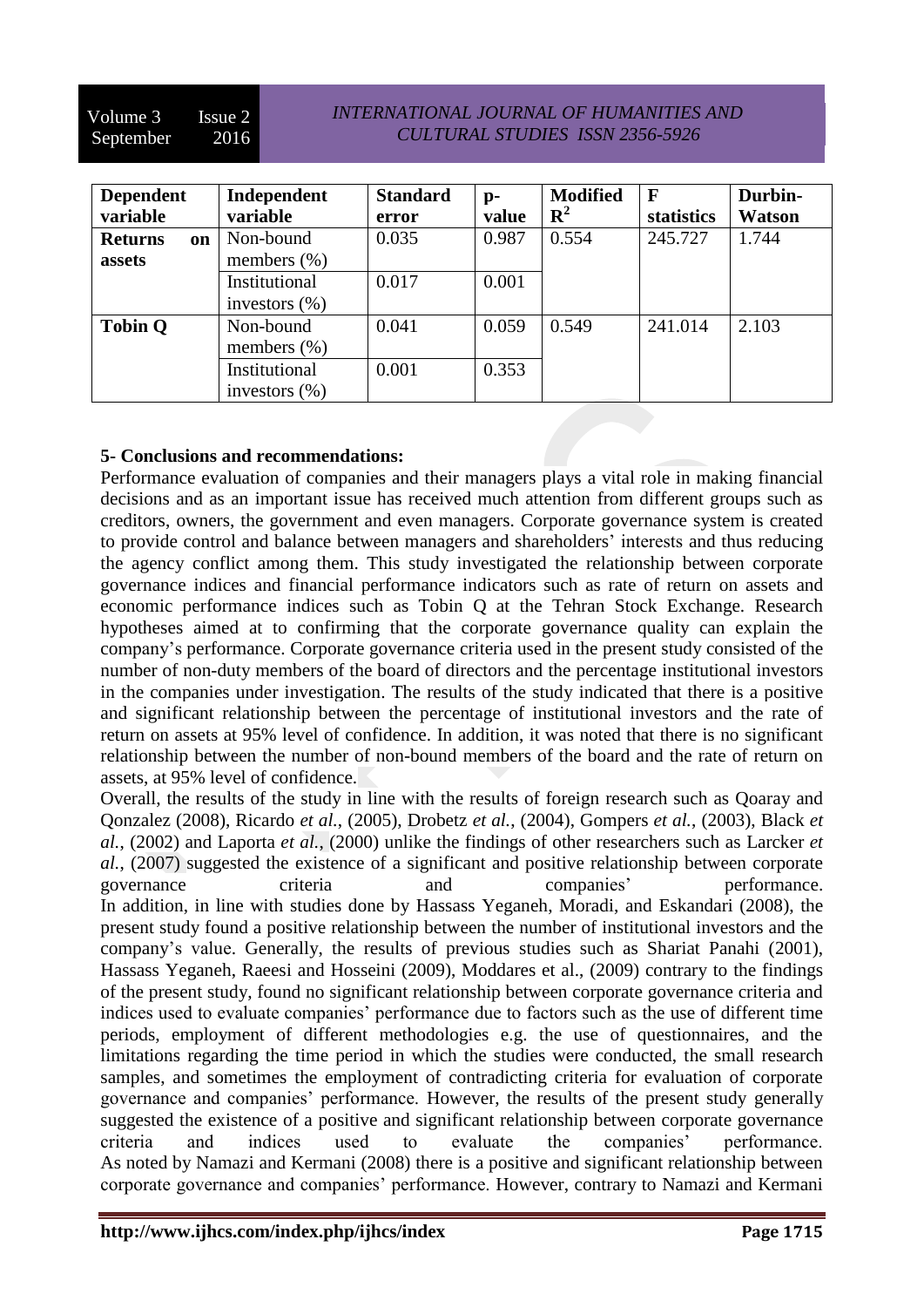(2008) who examined the relationship between ownership structure and performance of companies in Tehran Stock Exchange, the present study found a positive relationship between the percentage of institutional investors and the performance of companies active in Tehran Stock Exchange. In contrast, Namazi and Kermani (2008: 91) made a distinction between institutional investors and private investors. In fact, the method used in the present study to determine institutional investors is different from that used by Namazi and Kermani. Another criterion of corporate governance not being addressed by Namazi and Kermani (2008) and Hassass Yeganeh, Moradi, and Eskandari (2008) is the percentage of non-bound members of the board of directors examined in the present study which did not show a significant relationship with performance evaluation criteria.

# **5-1 Suggestions for future research**

1. Based on the findings of the present study, it is suggested that fifty top company in terms of wealth creation whose rate of returns on assets, Q Tobin ratio, are higher than other companies along with 50 companies that occupy the first position with regard to wealth depreciation whose rate of returns on assets, Q Tobin ratio are lower than other companies to be chosen to make a comparative examination of corporate governance criteria and indicators of performance evaluation between these two groups of companies. 2. Conducting studies in different industries found in the Tehran Stock Exchange can provide guidelines on the conditions and differences of corporate governance system.

3. Finally, it is suggested that the relationship between rate of return on assets, Tobin Q ratio and other corporate governance criteria used in foreign research be also examined in Tehran Stock Exchange.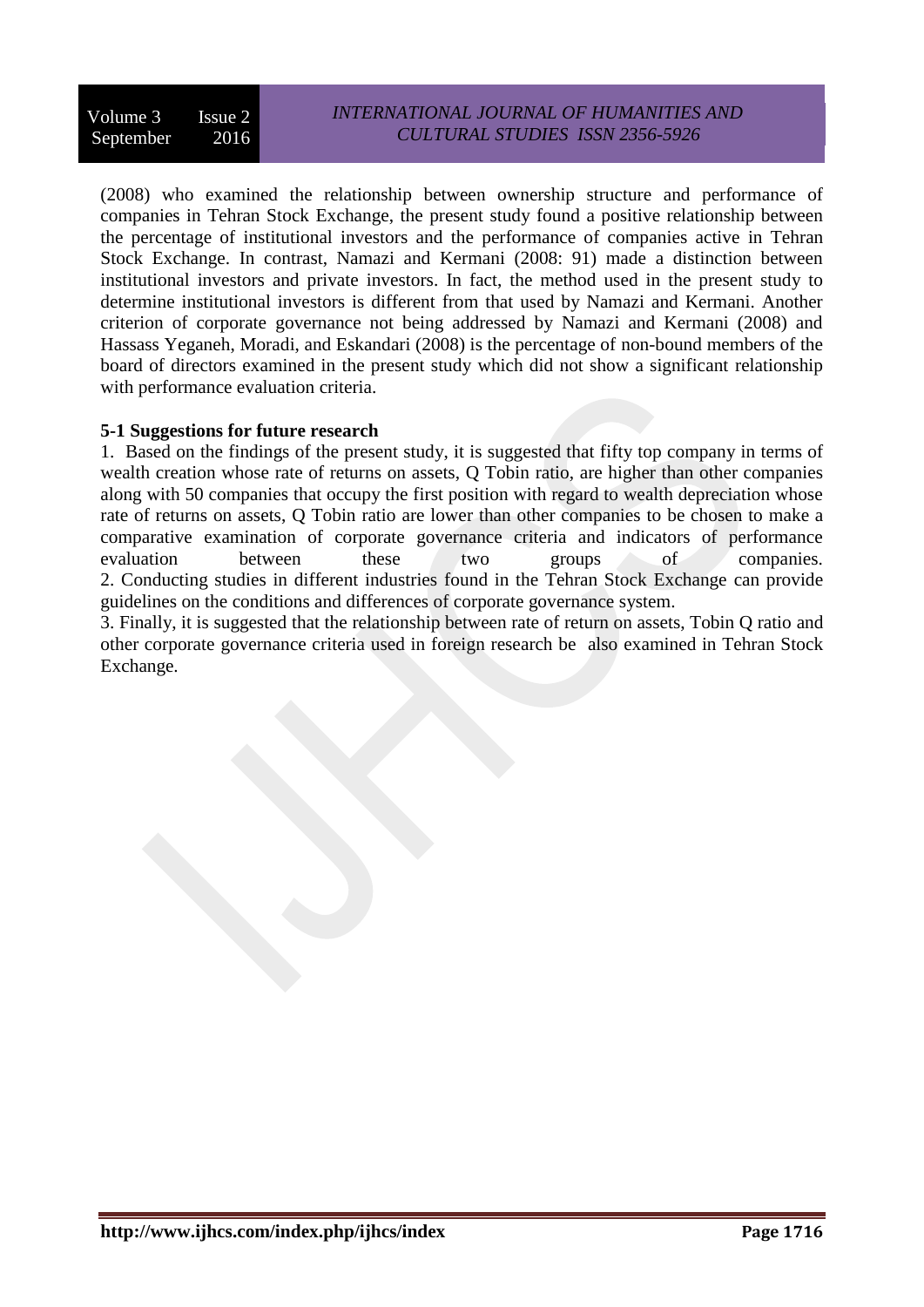#### **References**

- 1. Hassass Yeganeh, Y., and Pourya Nasab, A. (2005). The role of institutional investors in corporate governance of stock companies. Accountant Monthly publication, Issues 164 and 165.
- 2. Hassass Yeganeh, Y., Raeesi, Z., & Hosseini, S.M. (2009). The relationship between corporate governance quality and performance of companies listed in Tehran Stock Exchange. Journal of Iran's Management Sciences, 4 (13), 101-130.
- 3. Hassass Yeganeh, Y., Moradi, M., & Eskandari, H. (2008). The relationship between institutional investors. Institutional and the company's value. Journal of Accounting and Audit Studies, 52, 107-122.
- 4. Rassaiyan, A. and Asghari, J. (2007). Investigating the relationship between accounting measures of performance evaluation and economic value added (EVA) in Tehran Stock Exchange. Mofid Journal of Economy, 13 (60), 88-61,
- 5. Shariat Panahi, M. (2001). The effects of ownership type on performance of managers of companies listed in Tehran Stock Exchange (1993-1998), PhD Dissertation: Department of Management and Accounting. Allameh Tabatabai University.
- 6. Kashani-Poor, M. & Rassaiyan, A. (2007). Investigating the relationship between returns on stocks and performance evaluation criteria. Journal of Social and Human Sciences: University of Mazndran, 7 (25), 138 121.
- 7. Kashani-Poor, M. & Rassaiyan, A. (2008). Corporate governance and control. Journal of Department of Administrative Sciences and Economics. Special Journal of Accounting, 20 (3), 169-142.
- 8. Kordtabar, H. (1387). The relationship between non-bound board members and major institutional investors with profit management of companies in Tehran Stock Exchange. MA Thesis in Accounting: University of Mazandaran.
- 9. Moddres, A., Hosseini, S.M., & Raeesi, Z. (2009). Investigating the effect of institutional shareholders as a corporate governance criterion on listed companies in Tehran stock Exchange. Journal of Economics, 223-250.
- 10. Mahdavi, A. & Meidari, A. (2005). The effects of ownership structure on the performance of companies listed Tehran Securities Exchange. Journal of Economic Research, 71, 132-103.
- 11. Namazi, M. & Kermani, E. (2008). The effects of ownership structure on performance of companies listed in Tehran Stock Exchange. Journal of Accounting and Audit Studies, 15 (53), 83-100.
- *12.* Black, B., Jang, H., and Kim, W. (2002). Does Corporate Governance Affect Firm Value? Working paper 327*, Stanford Law School.*
- 13. Drobetz, D; Schillhofer, A and Zimmermann, H., (2004).Corporate Governance and Expected Stock Returns: Evidence from Germany, *European Financial Management*, Vol. 10, No. 2, pp. 267-293.
- 14. Garay, U. and Maximiliano G., (2008), Corporate Governance and Firm Value: The Case of Venezuela, *Corporate Governance, An International Review*, Vol. 16, Issue 3, pp. 194-209.
- 15. Gompers, P., Ishii, J. and Metrick, A. (2003). Corporate Governance and Equity Prices, *Quarterly Journal of Economics*, 118, 107-155.